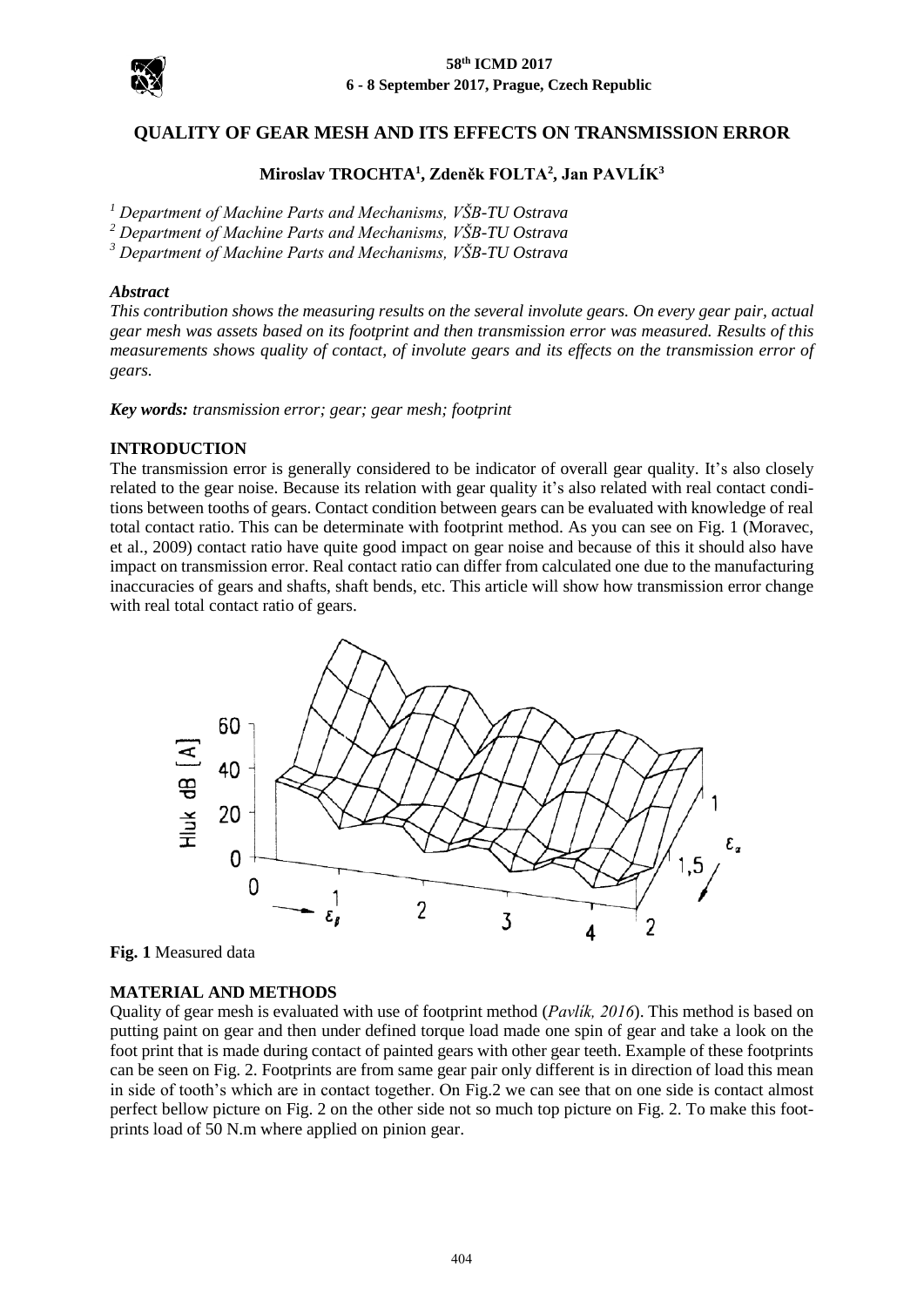



**Fig. 2** Footprint of the gear pair 1

Real contact ratio was determinate by comparing areas of real contact and area of theoretical contact of gear using Autodesk AutoCAD software Fig.3. For gear pair on Fig.2 theoretical contact ratio is 4,48 this correspond with real ratio of contact on button picture on fig. 2. If we analyse real contact ration for contact on the top picture of Fig.2 than we get contact ratio 3,14.



**Fig. 3** Footprint area analysis

We recognize two types of transmission error, dynamic transmission error and static one (*Houser, Blankenship, 1989*). For the purposes of this article if transmission error is mentioned it mean dynamic transmission error. Difference between these two are in the condition of measurement. Static transmission error is measured with zero or very small RPM of shafts, dynamic TE its measured at relatively height speeds, basically as close to the real device as can be. As for the values of transmission error is evaluated with peak to peak method as shown on Fig.4.



**Fig. 4** Peak to peak transmission error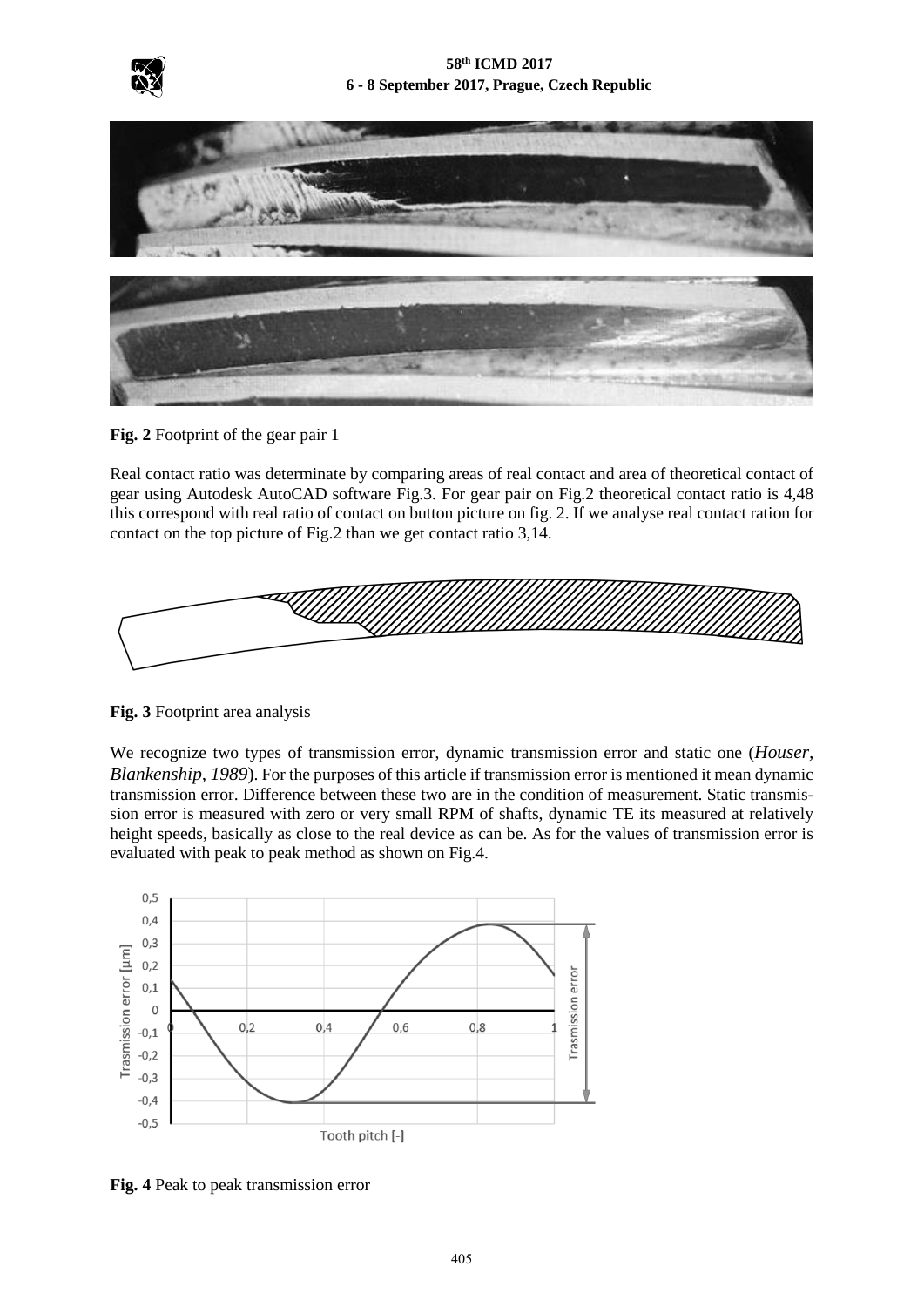

### **58th ICMD 2017 6 - 8 September 2017, Prague, Czech Republic**

Transmission error measurement is performed by measuring angular position of each gear on not-loaded end of the shafts (*Mark, 2013; Tůma, 2014*) at testing device specially made for such measurement. Because transmission error is value that depends on a lot of parameters during measurements we must be sure to have same starting condition for measurement. To evaluate transmission error methodology was changed according to the latest finding. Change mainly consist of measurement setup and stabilization of measurement conditions and in the evaluation part of measurement the averaging of transmission error signals that is mention in (*Tůma, 2014*) is not used. But every contact of each tooth pair is evaluated individually and then these results are averaged to get the average transmission error.

### **RESULTS AND DISCUSSION**

After measurement on 4 gear pairs (two pairs with CSN geometry and two with HCR) Fig.5. We got data in table 1 these shows total contact ration and measured transmission error.



**Fig. 5** Pair of tested gears

|  |  | <b>Tab. 1 Measured data</b> |  |
|--|--|-----------------------------|--|
|--|--|-----------------------------|--|

| Total contact | Transmission | Total contact | Transmission |
|---------------|--------------|---------------|--------------|
| ratio         | error        | ratio         | error        |
|               | $\mu$ m      |               | $\mu$ m      |
| 4,48          | 1,113        | 5,37          | 0,682        |
| 4,48          | 1,091        | 5,37          | 0,552        |
| 3,34          | 1,452        | 3,38          | 1,159        |
| 3,34          | 1,211        | 3,38          | 1,279        |
| 5,37          | 0,616        | 4,48          | 0,906        |
| 5,37          | 0,544        | 4,48          | 0,954        |
| 3,29          | 1,167        | 3,45          | 1,421        |
| 3,29          | 1,539        | 3,45          | 1,220        |

Values from table 1 can be seen in graph on Fig.6. Here can be clearly seen that theory and measurement are alight. With increasing of the total contact ratio, transmission error is decreasing.